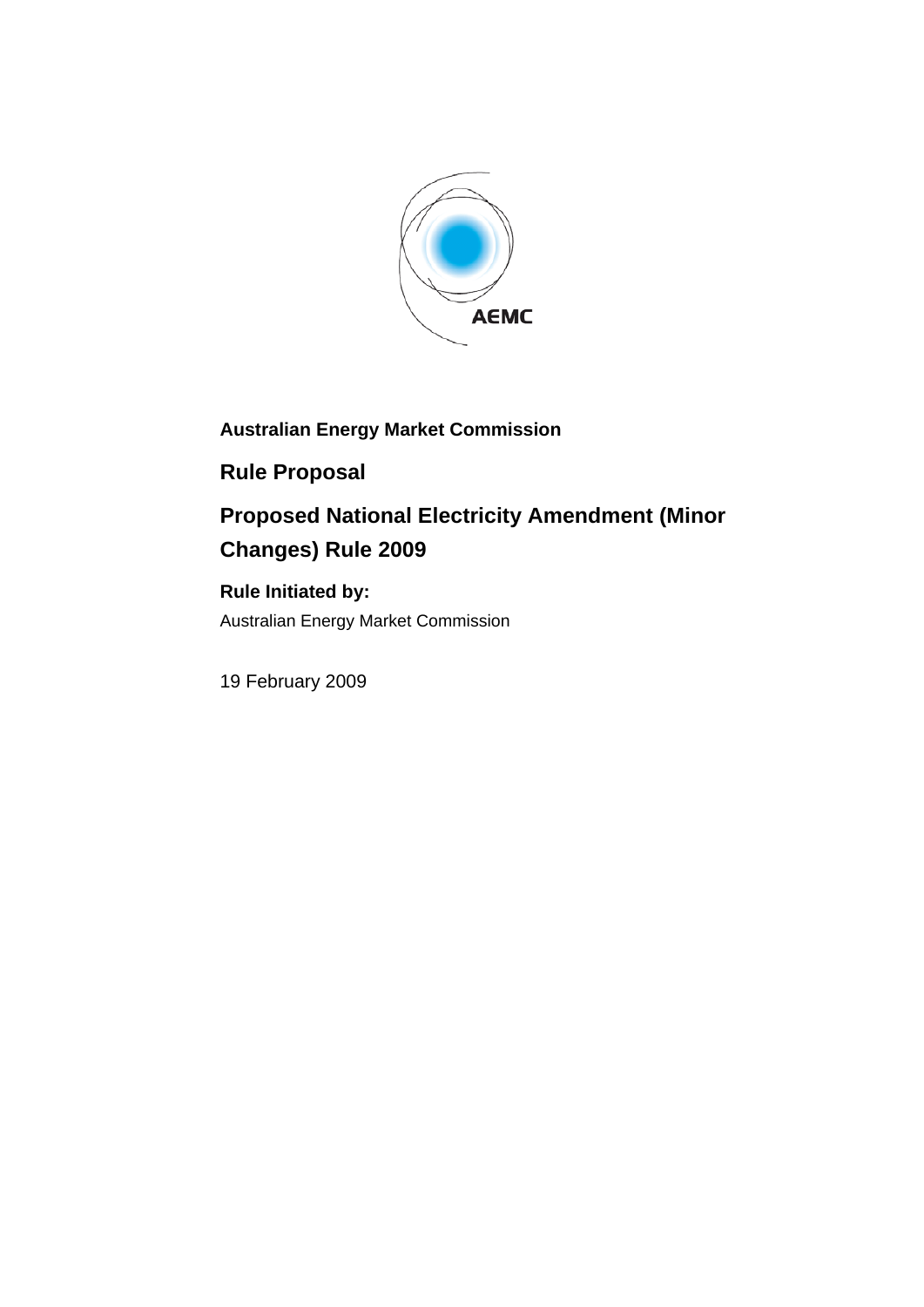#### **Inquiries**

The Australian Energy Market Commission PO Box A2449 Sydney South NSW 1235

**E:** aemc@aemc.gov.au

- **T:** (02) 8296 7800
- **F:** (02) 8296 7899

#### **About the AEMC**

The Council of Australian Governments, through its Ministerial Council on Energy, established the Australian Energy Market Commission (AEMC) in July 2005 as an independent statutory authority. Our key responsibilities are to consider Rule change proposals under the National Electricity Law and National Gas Law, conduct energy market reviews and provide policy advice to the Ministerial Council as requested, or on AEMC initiative.

This work is copyright. The Copyright Act 1968 permits fair dealing for study, research, news reporting, criticism and review. Selected passages, tables or diagrams may be reproduced for such purposes provided acknowledgement of the source is included.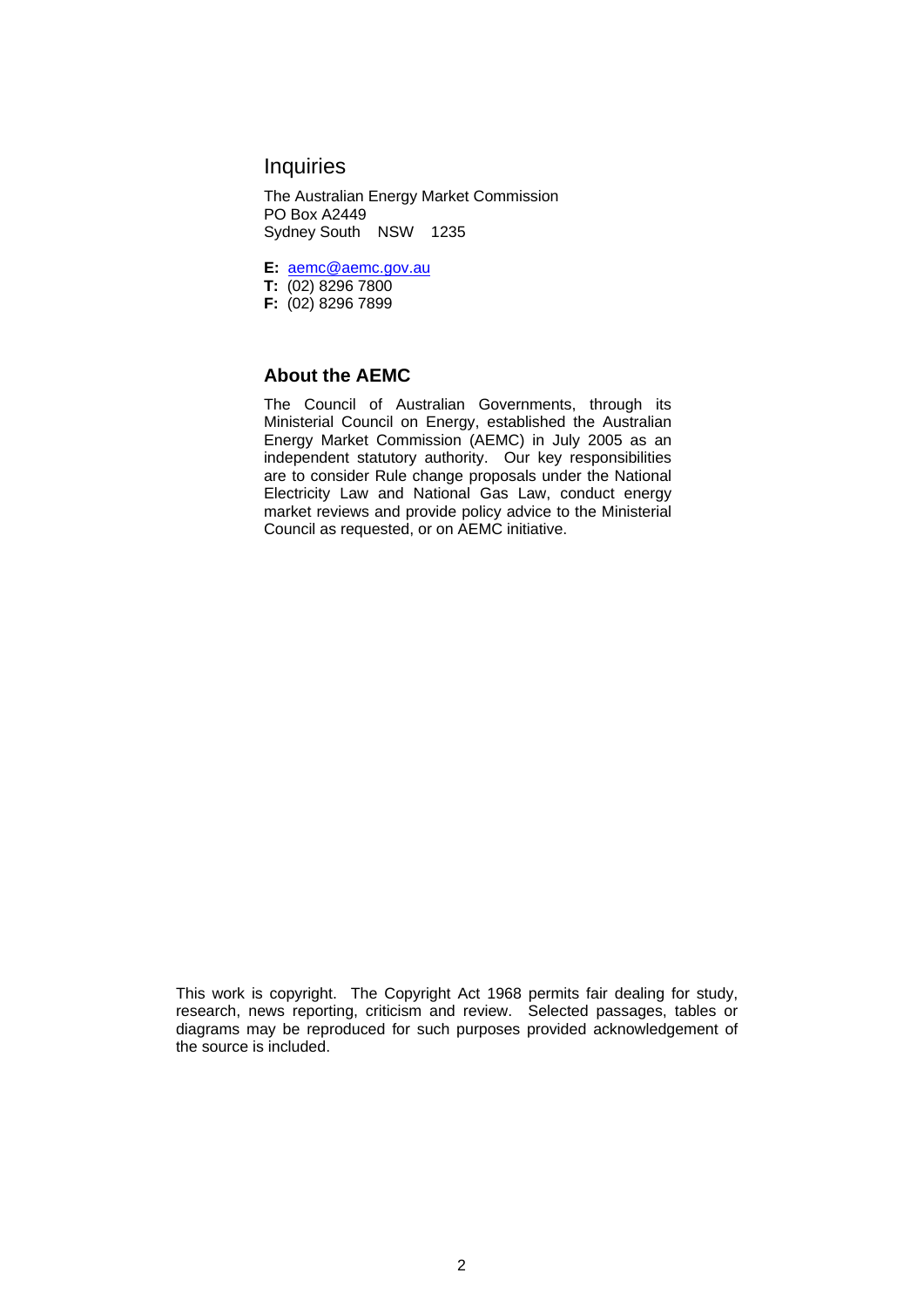#### **AEMC Initiated Amendment to the National Electricity Rules**

#### **1. Introduction**

The Australian Energy Market Commission (Commission) is responsible for the rule-making functions conferred on it under legislation.

As part of its rule-making function, the Commission must review, amend and maintain the National Electricity Rules (Rules) in accordance with the National Electricity Law (NEL).

The purpose of this function, among other things, is to improve and enhance the quality of the Rules by ensuring that there is consistency in the format of the Rules and by removing sections which have expired under the Rules to condense the size of the Rules.

#### **2. AEMC's power to initiate the making of a Rule**

Under section 91(2) of the NEL,

"The AEMC must not make a Rule without a request under subsection (1) unless-

- (a) it considers the Rule corrects a minor error in the Rules; or
- (b) it considers the Rule involves a non-material change to the Rules; or
- (c) the Rule is in respect of any matter that is prescribed by the Regulations as a matter on which it may make a Rule on its own initiative."

#### **3. Rule proposal**

This Rule proposal seeks to:

- correct several formatting and numbering anomalies in the Rules, which the Commission considers are corrections to minor errors in the Rules; and
- remove participant derogations which have expired under the Rules, which the Commission considers involves non-material changes to the Rules.

The proposed amendments are specified in the attached *Proposed National Electricity Amendment (Minor Changes) Rule 2009*.

#### **4. Expedited Rule making process for Minor Changes Rule proposal**

The Commission considers this Commission initiated Rule is a non-controversial Rule as it is unlikely to have a significant effect on the national electricity market (NEM). On this basis, the Commission proposes that this Rule proposal be consulted and determined under an expedited process with a four week consultation period.

#### **5. Contribution to the National Electricity Objective**

Under section 88 of the NEL, the Commission may only make a Rule if it is satisfied that the Rule will or is likely to contribute to the achievement of the national electricity objective (NEO).